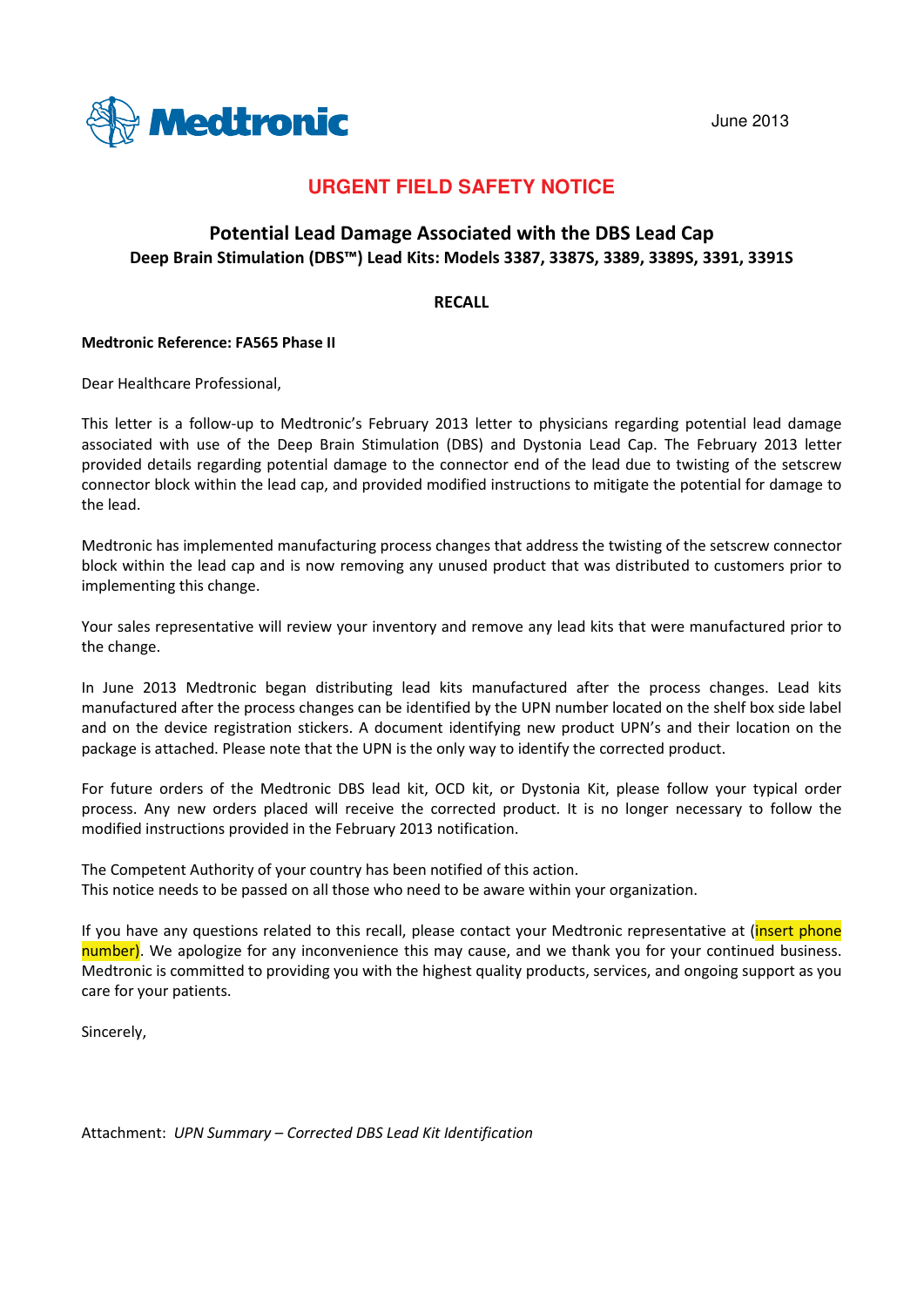

# **UPN Summary Corrected DBS Lead Kit Identification**

**International Model Configurations** 

**The UPN number is located on the DBS Kit box side label, and on the registration stickers inside the box:** 



**The following DBS Lead Kits (Identified by UPN) were manufactured using the updated manufacturing process.** 

**If a DBS Lead Kit has a UPN not on this list, it is being retrieved by Medtronic.** 

| <b>Model</b> | <b>New UPN</b> | <b>Supported</b><br><b>Languages</b> | <b>Model</b> | <b>New UPN</b> | <b>Supporte</b><br><b>Languago</b> |
|--------------|----------------|--------------------------------------|--------------|----------------|------------------------------------|
| 3387-28      | 00643169326484 | CS, EN, PL, RU, SK                   | 3391-28      | 00643169326170 | EN, SV                             |
|              | 00643169326477 | DA, EN, NO, SV                       |              | 00643169326200 | DA,EN,N                            |
|              | 00643169326460 | DE, EN, FR, IT, NL                   |              | 00643169326194 | DE, FR, I                          |
|              | 00643169326453 | EL, EN, HU, RO, TR                   |              | 00643169326187 | DE, FR, N                          |
|              | 00643169326446 | EN, ES, FR, PT                       |              | 00643169326231 | EN,FR                              |

| <b>New UPN</b> | <b>Supported</b><br><b>Languages</b> | <b>Model</b> | <b>New UPN</b> | <b>Supported</b><br><b>Languages</b> |
|----------------|--------------------------------------|--------------|----------------|--------------------------------------|
| 00643169326484 | CS, EN, PL, RU, SK                   | 3391-28      | 00643169326170 | EN, SV                               |
| 00643169326477 | DA, EN, NO, SV                       |              | 00643169326200 | DA, EN, NO                           |
| 00643169326460 | DE, EN, FR, IT, NL                   |              | 00643169326194 | DE, FR, IT                           |
| 00643169326453 | EL, EN, HU, RO, TR                   |              | 00643169326187 | DE, FR, NL                           |
| 00643169326446 | EN, ES, FR, PT                       |              | 00643169326231 | EN, FR                               |
|                |                                      |              | 00643169326217 | EN,RU                                |